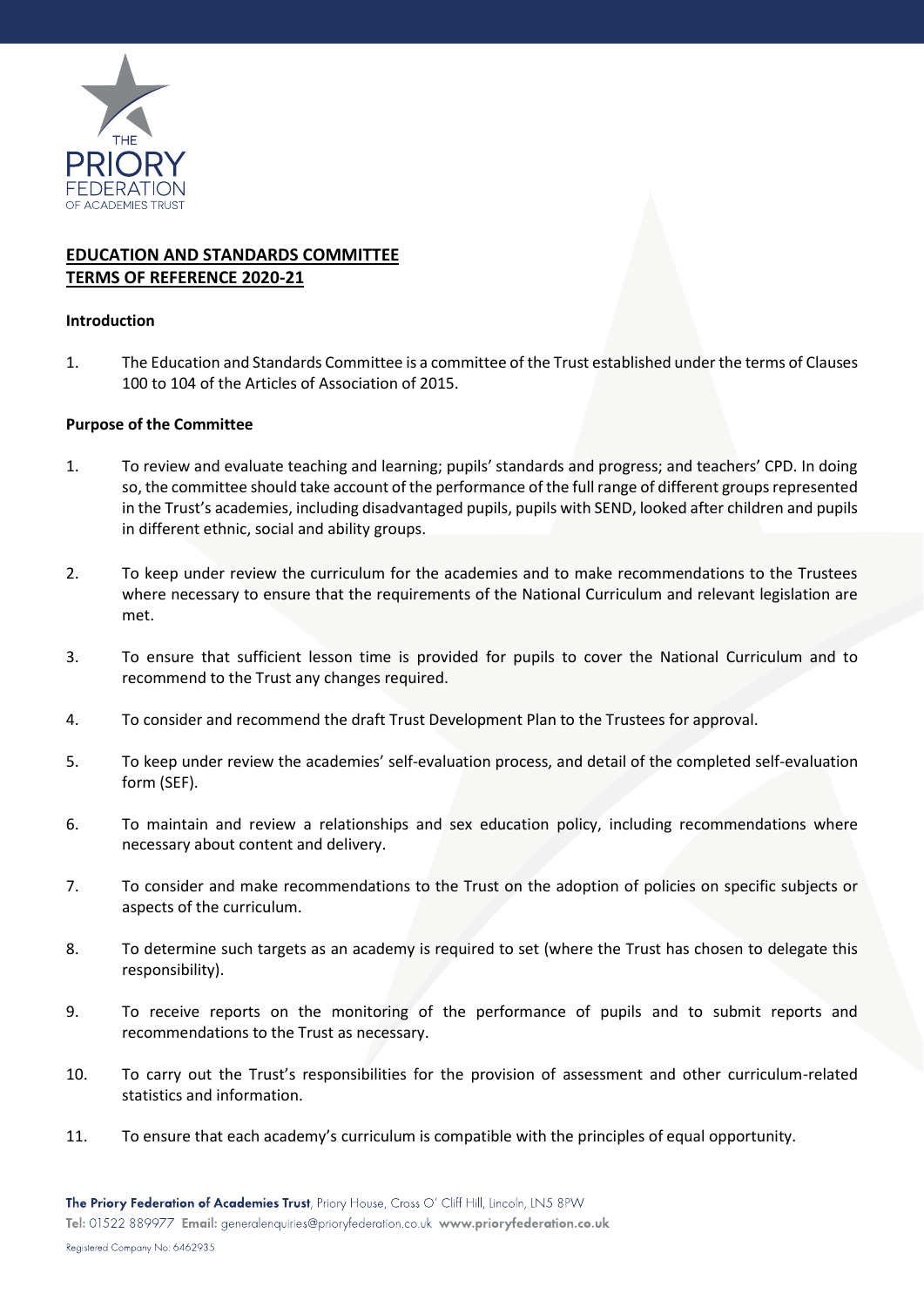12. To deal with any other curriculum matters as may be referred by the Trust.

# **Membership and Operation**

1. The Committee shall consist of a minimum of three Trustees appointed by the Trust. The Trust may appoint additional Trustees to increase the size of the Committee's membership. Membership of the Committee may also include additional persons who are not Trustees to add to the skills and expertise available. Such additional members (ie non-Trustees) will not be entitled to vote.

2. The quorum shall be two Trustees appointed by the Trust. The quorum is the minimum number of members of the Committee necessary to conduct the business of the Committee.

3. The Committee shall be served by a Trust Clerk.

- 4. The Chair will be appointed by the full Trust Board.
- 5. The Committee may appoint a Vice/Deputy Chair if it so wishes.

6. In the event of the Chair or Vice/Deputy Chair (if one exists) of the Committee being unable to attend, the remaining members shall elect one of their members as Chair for the meeting.

7. The Chair shall have the power to invite other individuals to attend any meeting if deemed appropriate to the business. Lead members of the Senior Leadership Team whose area of responsibility includes matters relative to the Detailed Responsibilities of the Committee listed below, shall be expected to attend meetings of the Committee.

8. The Committee is entitled, wherever it is satisfied that it is appropriate to do so, to go into confidential session and (subject to the rules of quoracy) to exclude any, or all, participants and observers, except the Clerk.

9. The Committee shall undertake an annual review of these terms of reference, and recommend any changes needed to the Trust Board for approval.

# **Detailed Responsibilities**

The Committee is also tasked with the following matters of detail:

- a. To set and publish targets for pupil achievement.
- b. To draft an Academy Action Plan following Ofsted inspection and distribute copies to parents.
- c. To monitor the recording of racist incidents, to make recommendations to the Trust and to submit a report each year on such incidents to the autumn term meeting of the Trust.
- d. To ensure the promotion of healthy lifestyles including healthy eating, consumption of water and appropriate education and information on health-related issues.
- e. To ensure that there are effective and enforceable policies on child protection, bullying and racial issues and that all pupils have confidence that these issues will be dealt with in an appropriate manner.
- f. To prohibit political indoctrination and ensure the balanced treatment of political issues.
- g. To ensure that as far as possible school is a place of positive experience and enjoyment for pupils.